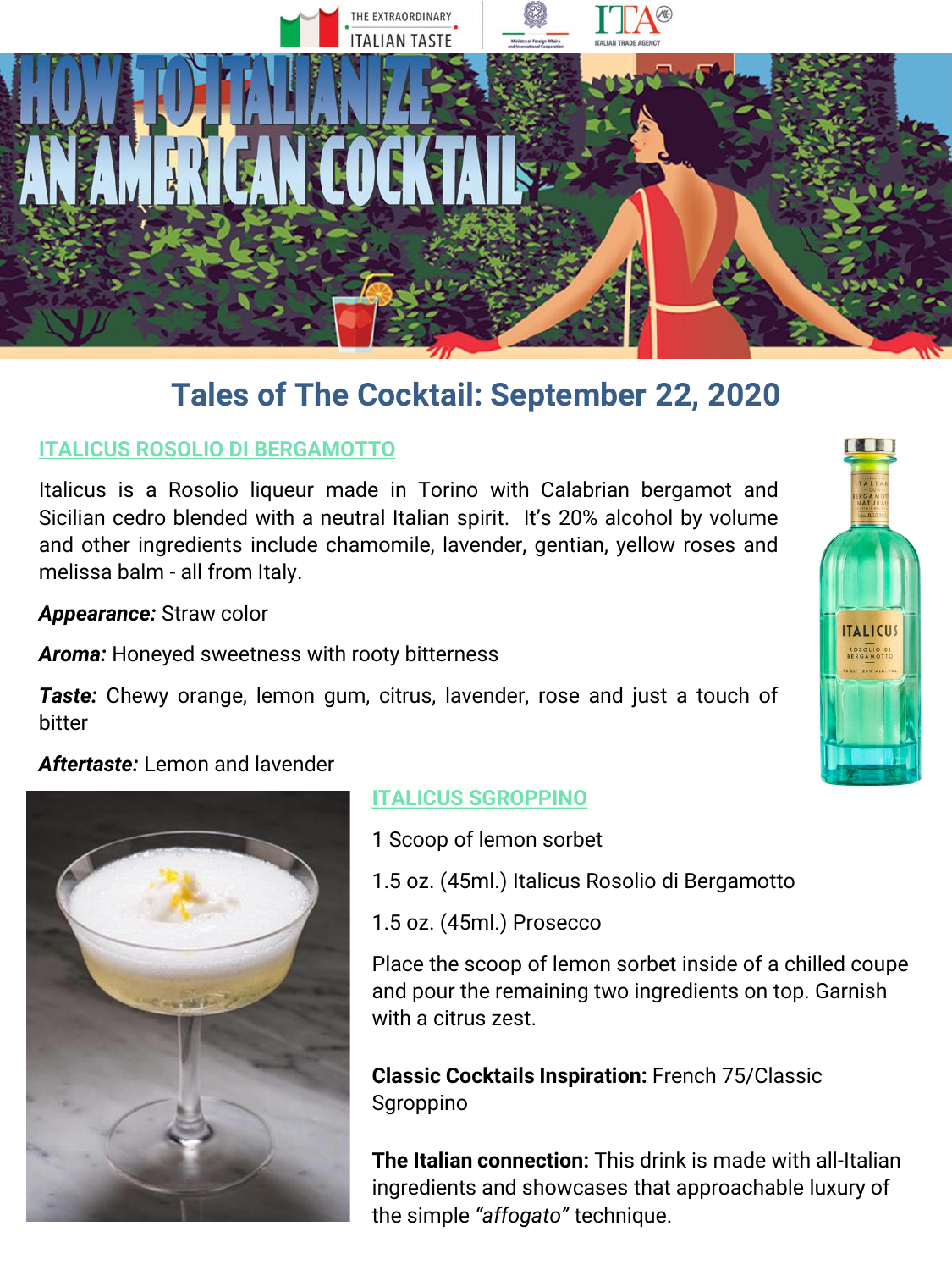

#### **SAMBUCA MELETTI**

Careful blending and the use of pure anise flavors, cultivated in the fertile lands of Ascoli Piceno, elevate Meletti's Sambuca to a superior dimension of elegance.

#### *Appearance:* Crystal clear

*Aroma:* Cracked black peppercorn, flowery, anise and licorice

*Taste:* Rich black pepper, aniseed, and toffee flavors

*Aftertaste:* Black pepper and sweet bark coating your palates



### **ANETOLO MOJITO**

- 1 oz. (30ml.) Light rum
- 1 oz. (30ml.) Meletti Sambuca
- 1 oz. (30ml.) Fresh lime juice
- 1 oz. (30ml.) Italian sparkling water

"Build" directly in a rocks glass. Add ice and stir to mix the ingredients. Garnish with a lime and a mint top.

#### **Classic Cocktail Inspiration:** Mojito/Hugo

**The Italian connection:** This drink becomes so simply Italian by transforming a Mojito into a *Spritz* (or a *Hugo*). No mint to muddle and served in the quintessential Aperitivo-style wine glass.

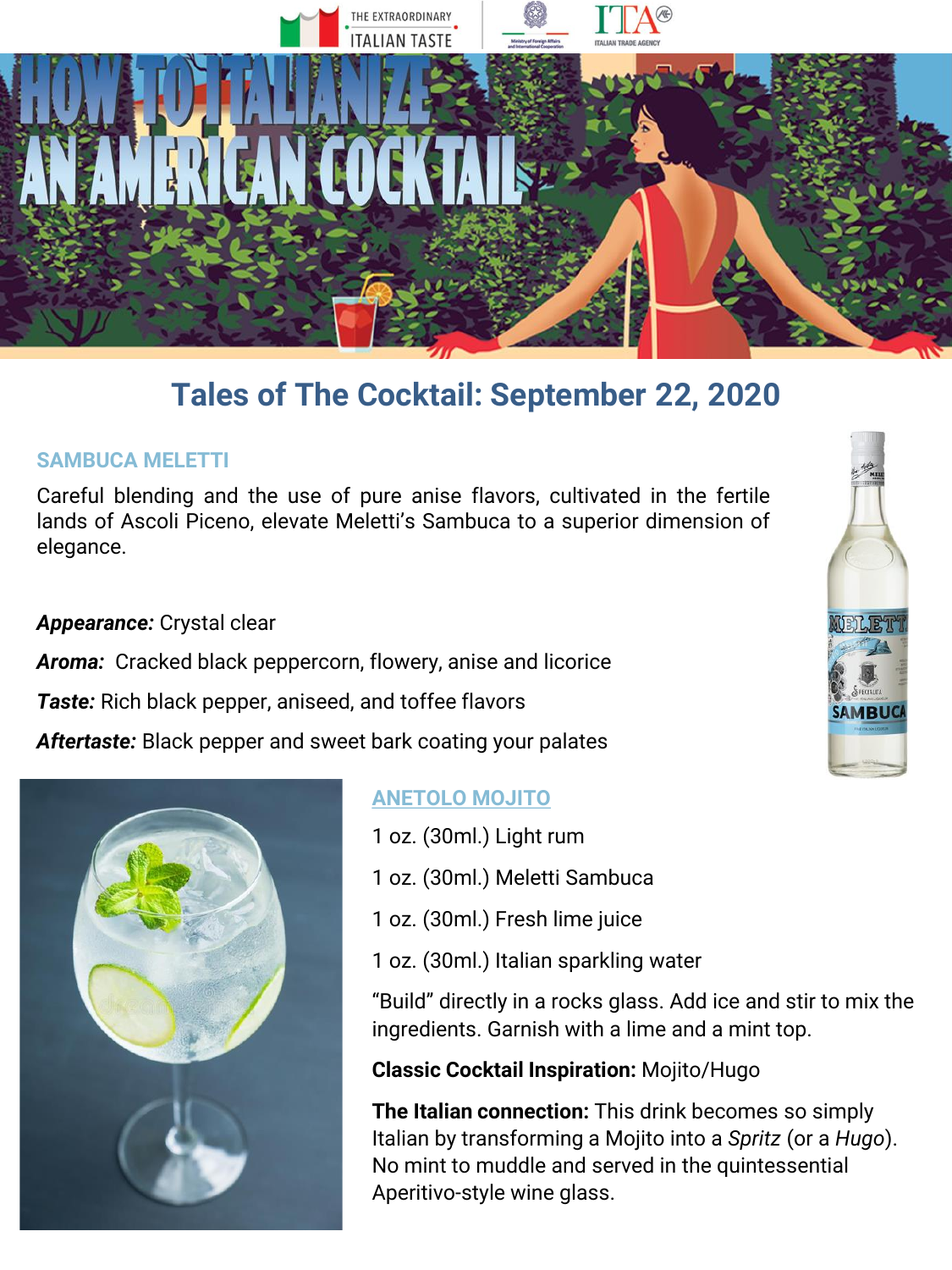

## **AMARO MONTENEGRO**

A traditional amaro distilled in Bologna, Italy bottled at 23% abv. It is made from a secret blend of 40 botanicals that are boiled, macerated, and distilled into six base notes with distinct flavor profiles. At the end, one final fundamental ingredient, called Premio, is added.

*Appearance:* Golden amber with bright copper highlights

*Aroma:* Mandarin, cola candy, fresh coriander, and white pepper

*Taste:* Starts slightly sweet and then turn gently bitter with notes of orange zest, coriander, cherry, and vanilla

## *Aftertaste:* Bitter-citrussy



## **MONTENEGRO OLD FASHIONED**

(Recipe from Bua Bar in East Village)

2 oz. (60ml.) Bourbon

- 1 oz. (30ml.) Amaro Montenegro
- 2 Dashes Pimento Bitters

Stir the ingredients and strain over fresh ice in a rocks glass. Zest and garnish with an orange peel.

**Classic Cocktail Inspiration:** Old Fashioned

**The Italian connection:** This drink becomes Italian with addition of the Montengero replacing the sugar/angostura. The amaro adds bright citrus notes and the no-muddle mixing gives it that everyday approachability.